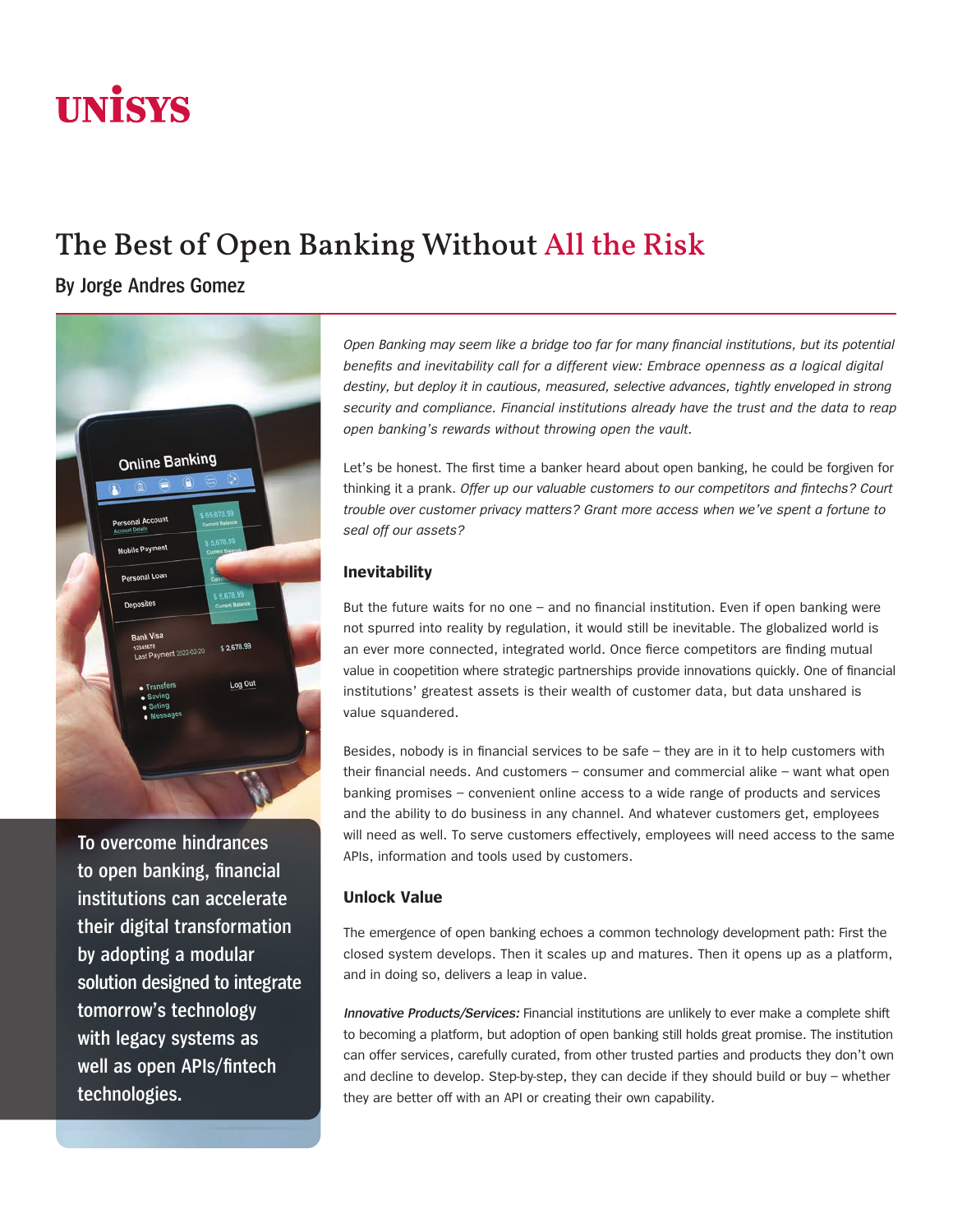

*For an industry with arguably the fiercest sensitivity to the risky world of security and compliance, a shift to open architecture and APIs, even with a most judicious, cautious approach, is properly viewed by financial institutions as a daunting prospect.* 

**Exciting Technologies:** As the institution travels its digital transformation path, adopting analytics, artificial intelligence, machine learning, natural voice processing, robotic process automation, and other such technologies, it can discover specific opportunities for individual customers and automatically generate a personalized offer or solution to an individual customer, even intervening to prevent financial mishaps. It can achieve instant access to innovations without having to develop its own version.

### **The Dual Challenge**

**Risk:** But neither open banking's inevitability nor its promise erase legitimate concerns about its challenges. Even its firmest advocates acknowledge that opening up financial services carries special security and privacy risks. As one U.S. banker put it to *American Banke*r, "When you're dealing with people's money, then there's much less tolerance for any kind of customer data breach."

Our aghast banker at the top of this article is right. open banking does expand the risk of unauthorized access, cyberattacks, data breaches, and fraud.

**Digital Catch-Up:** Moreover, few tier 2 and 3 institutions are far enough along in their digital transformation to take good advantage of open banking in a timely way. Many are limited by an analog legacy, disparate, siloed systems, unintegrated channels, and a complex array of security solutions, thus slow to market with new products and services, unable to use their massive data stores to identify customer needs and customize offerings accordingly.

#### **A Seamless, Secure Solution**

To overcome these hindrances to open banking, financial institutions can accelerate their digital transformation by adopting a modular solution designed to integrate tomorrow's technology with legacy systems as well as open APIs/fintech technologies.

**Customer Convenience:** By doing so, they can achieve a seamless, omnichannel structure that enables customers to do business in any channel, gain access to services from other providers, facilitate these transactions, and enable interactions with third parties. And not just customers.

**Employee Empowerment:** Over time, financial institutions have tended to make better progress on their front-end technology than the back-end. Open architecture and APIs can put top-quality tools and processes in the hands of back office employees, empowering them to deliver better service, and providing for a seamless end-to-end process and improved retention of skilled employees.

**Modularity:** An important aspect of such a solution is modularity. No financial institution's digital journey is exactly like another's. Each needs to be able to transform selected functions without having to rip-and-replace hard-wired applications. They need proven best practices to follow in order to accelerate innovation. For open banking, they also need the capability to integrate fintech technology into existing platforms with the flexibility and security customers expect, along with omni-channel capabilities that enable end users to move seamlessly across all channels.